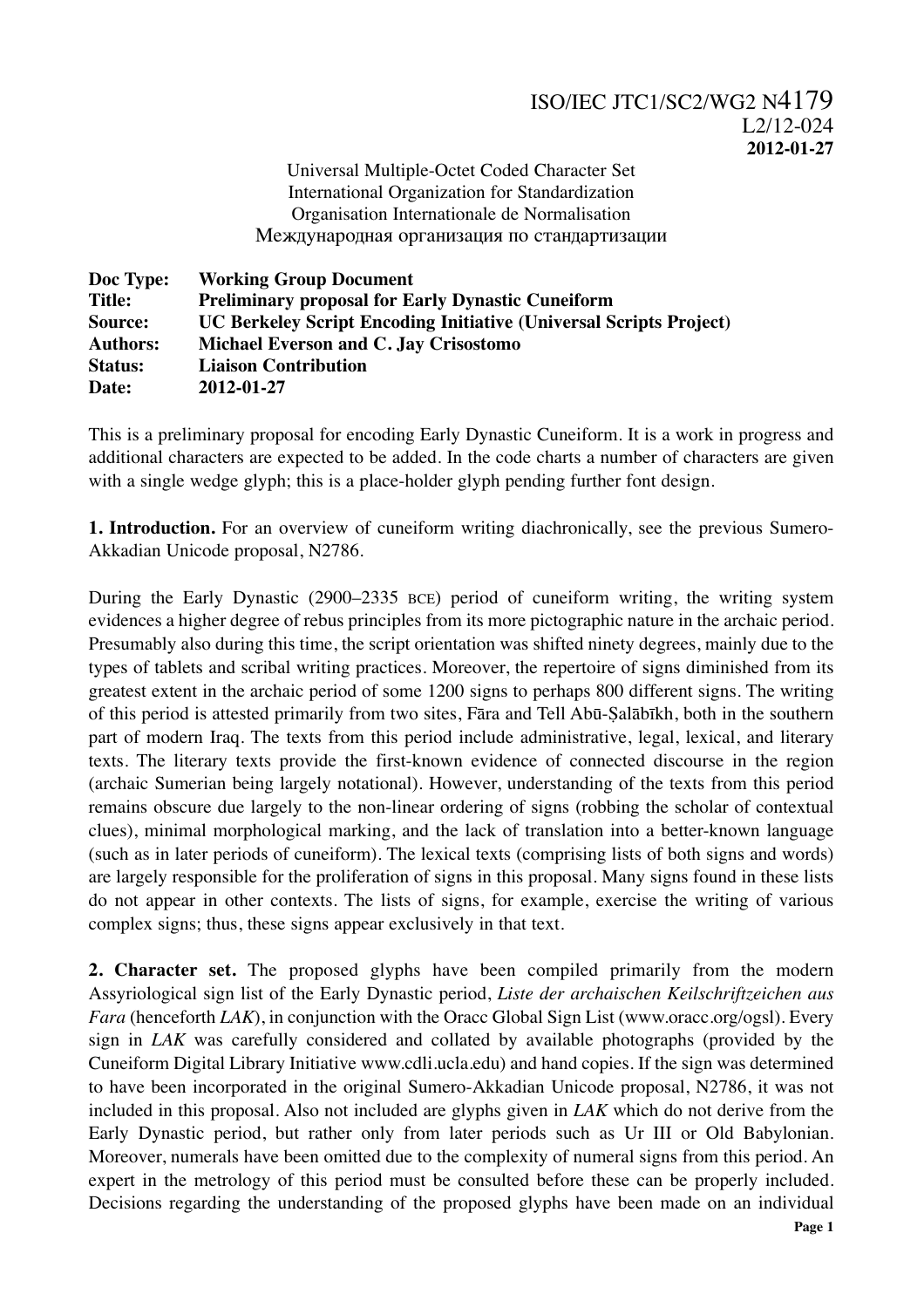basis, incorporating the most recent published discussions of signs from this period, including the major scholarly reappraisal (Manfred Krebernik, *Orbis Biblicus et Orientalis* vol. 160/1) and assertions made of individual glyphs within scholarly publications (e.g. Miguel Civil, *Archivi Reali di Ebla Studi* vol 4). Additionally, glyphs discovered in two publications since *LAK*, Robert D. Biggs *Oriental Institute Publications* vol. 99 and Miguel Civil *Cornell University Studies in Assyriology and Sumerology* vol. 12, have been incorporated.

The conventions in the earlier cuneiform proposal regarding mergers and splits  $(\S3.3)$  are followed here. Where there is ambiguity or too much scholarly dissension regarding the relationship of two or more signs, both signs are included. This principle of maximal differentiation is notable for two sign groups, cuneiform sign LAK617, cuneiform sign GISHGAL, and complex signs which use these as their primary. It was determined that the sign LAK617 needed to be differentiated from EZEN (x120A1 and its derivatives). Similarly, the sign GISHGAL has been differentiated from URU (x12337 and its derivatives).

The order provided here is alphabetical, following the convention in the earlier cuneiform proposal (§3.9). Where the transliteration is unknown, the sign has been given a name based on its number in *LAK*, the convention followed in Assyriological works.

**3. Unicode Character Properties.** Character properties are proposed here.

**TRD** 

## **4. Bibliography.**

- CUSAS 12 M. Civil 2010 *The Lexical Texts in the Schøyen Collection.* Cornell University Studies in Assyriology and Sumeriology 12. Bethesda, MD. CDL Press
- DP M. F. Allotte de la Fuÿe 1908 *Documents présargoniques.* Paris. Ernest Leroux
- HSS 3 M. I. Hussey 1912 *Sumerian tablets in the Harvard Semitic Museum*. Parts I and II. Cambridge, MA. Harvard University Press
- ITT F. Thureau-Dangin 1910-1912 *Inventaire des tablettes de Tello*
- LAK A. Deimel 1922 *Liste der archaischen Keilschriftzeichen von Fara.* Wissenschaftliche Veröffentlichung der Deutschen Orient- Gesellschaft 40
- Nik M. V. Nikol'skij 1908-1915 *Drevnosti Vostocnyja.* St. Petersburg.
- OIP 99 R. D. Biggs 1974 *Inscriptions from Tell Abū Ṣalābīkh.* Oriental Institute Publications 99. Chicago. University of Chicago Press
- SF A. Deimel 1923 *Schultexte aus Fara.* Wissenschaftliche Veröffentlichung der Deutschen Orient-Gesellschaft 43
- TSS R. Jestin 1937 *Tablettes sumériennes de Shuruppak conserves au Musée de Stamboul.* Paris
- WF A. Deimel 1924 *Wirtschaftstexte aus Fara.* Wissenschaftliche Veröffentlichung der Deutschen Orient-Gesellschaft 44
- YOS 1 A. Clay 1915 *Miscellaneous Inscriptions in the Yale Babylonian Collection,* Part I. Yale Oriental Series I. New Haven

**5. Acknowledgements.** This project was made possible in part by a grant from the U.S. National Endowment for the Humanities, which funded the Universal Scripts Project (part of the Script Encoding Initiative at UC Berkeley) in respect of the Cuneiform encoding. Any views, findings, conclusions or recommendations expressed in this publication do not necessarily reflect those of the National Endowment for the Humanities.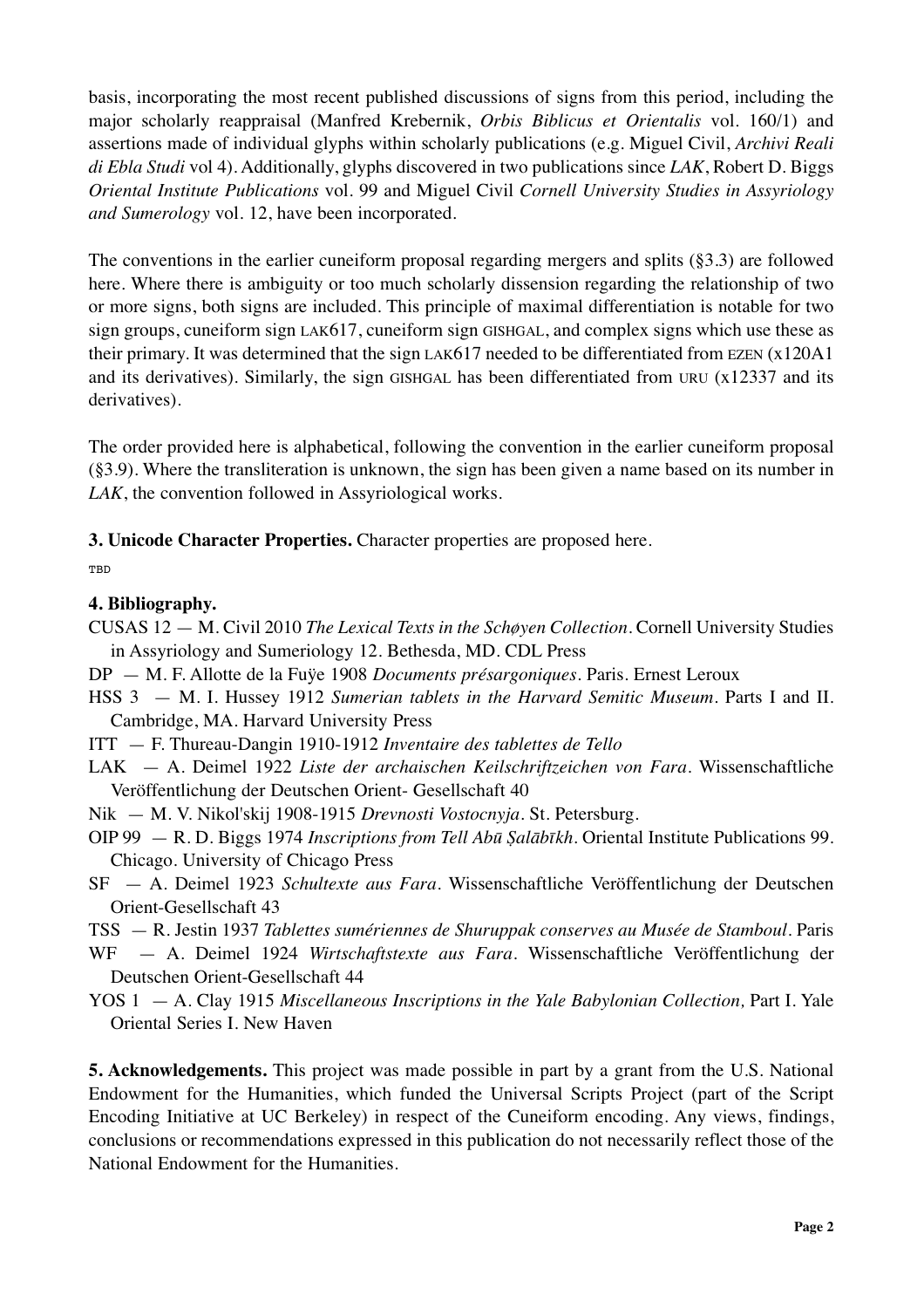# 12480 Early Dynastic Cuneiform 1254F

|                | 1248               | 1249        | 124A         | 124B                                                                                      | 124C                   | 124D                                                                                                        | 124E                   | 124F                        | 1250       | 1251              | 1252              | 1253                                                                                                                                                                                                                                                                                                                 | 1254                  |
|----------------|--------------------|-------------|--------------|-------------------------------------------------------------------------------------------|------------------------|-------------------------------------------------------------------------------------------------------------|------------------------|-----------------------------|------------|-------------------|-------------------|----------------------------------------------------------------------------------------------------------------------------------------------------------------------------------------------------------------------------------------------------------------------------------------------------------------------|-----------------------|
| $\mathbf{0}$   | <b>NA</b><br>12480 | 妇<br>12490  | HR<br>124A0  | ដន្ទីដ<br>124B0                                                                           | <b>AMIT</b><br>124C0   | 医电压<br>124D0                                                                                                | չ<br>124E0             | <b>AX</b><br>124F0          | E<br>12500 | 12510             | ष्ट्रि≫<br>12520  | ¤े<br>12530                                                                                                                                                                                                                                                                                                          | 12540                 |
| $\mathbf{1}$   | 区<br>12481         | ⊭Σ<br>12491 | 口<br>124A1   | 可選け<br>124B1                                                                              | <b>ANE</b><br>124C1    | 其石<br>124D1                                                                                                 | ≰⊠<br>124E1            | 增<br>124F1                  | 12501      | 12511             | △全道<br>12521      | <br>12531                                                                                                                                                                                                                                                                                                            |                       |
| $\overline{2}$ | 凝<br>12482         | ™<br>12492  | 偷<br>124A2   | は通口<br>124B2                                                                              | 囫<br>124C2             | 西里<br>124D2                                                                                                 | K<br>124E2             | 124F2                       | 12502      | 12512             | 12522             | 心理性胃胃<br>12532                                                                                                                                                                                                                                                                                                       | 12542                 |
| 3              | ⊁≺<br>12483        | ☆■<br>12493 | 口住<br>124A3  | <b>ded</b><br>124B3                                                                       | 囫<br>124C3             | 医医<br>124D3                                                                                                 | াৰী<br>124E3           | XX<br>124F3                 | 12503      | 12513             | 12523             | 登員<br>12533                                                                                                                                                                                                                                                                                                          | ۲ I<br>12543          |
| 4              | ا×⊺<br>12484       | 頂<br>12494  | 片種<br>124A4  | de d<br>124B4                                                                             | 酒<br>124C4             | 其團<br>124D4                                                                                                 | ∖<br>124E4             | ⊵<br>124F4                  | 12504      | 12514             | ▓▒█▓<br>12524     | $\longleftarrow$<br>12534                                                                                                                                                                                                                                                                                            | 圖<br>12544            |
| 5              | 真人的<br>12485       | 撧<br>12495  | 飞<br>124A5   | ਪ੍ਰੰਭੂਸ<br>124B5                                                                          | 124C5                  | <b>KAN FAIR</b><br>124D5                                                                                    | াৰী<br>124E5           | $\mathbb{\bar{P}}$<br>124F5 | 12505      | 12515             | 12525             | 12535                                                                                                                                                                                                                                                                                                                |                       |
| 6 <sup>1</sup> | Ĥ.<br>12486        | 12496       | 奄<br>124A6   | 中国け<br>124B6                                                                              | <u>( yati</u><br>124C6 | 电团<br>124D6                                                                                                 | ≰⊟<br>124E6            | 义<br>124F6                  | 12506      | - ಆ<br>≻<br>12516 | 呼<br>12526        | 12536                                                                                                                                                                                                                                                                                                                | ₹<br>12546            |
| 7              |                    | ゴ月<br>12497 | 奪<br>124A7   | 白通口<br>124B7                                                                              | {≫⊟<br>124C7           | どうしょう とうしょう とうしょう とうしょう とうしょう とうしょう とうしょう とうしょう とうしゃ とうしゃ とうしゃ とうしゃ とうしゃくん こうしゃくん しょうしん しょうしん しんのう<br>124D7 | ♦<br>124E7             | 군<br>124F7                  | 12507      | 12517             | ¤্⊟<br>12527      | 羹四<br>12537                                                                                                                                                                                                                                                                                                          | ■終门<br>12547          |
| 8 <sup>1</sup> | 12488              | 门路<br>12498 | H<br>124A8   | <b>APORT</b><br>124B8                                                                     | 【本題】<br>124C8          | 大変<br>124D8                                                                                                 | 圓<br>124E8             | ▒█╳<br>124F8                | 12508      | 12518             | ¤<br>12528        | $\frac{1}{1000}$<br>12538                                                                                                                                                                                                                                                                                            | <b>MIRTY</b><br>12548 |
| 9              | 興<br>12489         | 12499       | 頂<br>124A9   | <b>AND</b><br>124B9                                                                       | 一个<br>124C9            | 江<br>124D9                                                                                                  | ↜<br>124E9             | ∢∢∢∢<br>∢∢ ∢≒<br>124F9      | 12509      | 12519             | ¤্<br>12529       |                                                                                                                                                                                                                                                                                                                      | 12549                 |
| A              | Ity<br>1248A       | 睡<br>1249A  | 屙<br>124AA   | AFE<br>124BA                                                                              | 陸<br>124CA             | ♦<br>124DA                                                                                                  | ////////               | 124FA                       | 1250A      | 1251A             | 地<br>1252A        | 険<br>1253A                                                                                                                                                                                                                                                                                                           |                       |
| B              | ਮী∕∕<br>1248B      | ⊉≸<br>1249B | 屙<br>124AB   | <b>ATION</b><br>124BB                                                                     | U<br>124CB             | 124DB                                                                                                       | । अन्वी ⊁००वा<br>124EB | 124FB                       | 1250B      | 1251B             | $\sharp$<br>1252B | 孫権<br>1253B                                                                                                                                                                                                                                                                                                          |                       |
| $\mathsf{C}$   | ≻।≫€<br>1248C      | ុ<br>1249C  |              | <b>THE</b><br>124BC                                                                       | 类<br><b>124CC</b>      | 珍<br>124DC                                                                                                  | ISE<br>124EC           | 124FC                       | 1250C      | 1251C             | 妊<br>1252C        | 潤<br>1253C                                                                                                                                                                                                                                                                                                           |                       |
| D              | L<br>1248D         | 口<br>1249D  | ❖<br>124AD   | 傳<br>124BD                                                                                | ₩<br>124CD             | 洤<br>124DD                                                                                                  | ■<br>124ED             | म्ल<br>124FD                | 1250D      | 泰<br>1251D        | ¤শ্ৰূষ<br>1252D   | <b>孤生</b><br>1253D                                                                                                                                                                                                                                                                                                   |                       |
| E              | 1248E              | 1249E       | The<br>124AE | $\sqrt{\mathbb{P}\oplus}$<br>124BE                                                        | स्रै<br>124CE          | 绘画<br>124DE                                                                                                 | 制<br>124EE             | 雧<br><b>124FE</b>           | 1250E      | 1251E             | 1252E             | 齿青风<br>1253E                                                                                                                                                                                                                                                                                                         |                       |
| F              | 1248F              | 1249F       | 124AF        | $\sqrt{1+\sqrt{1+\frac{1}{2}}\left( \frac{1}{\sqrt{1+\frac{1}{2}}}\right) ^{2}}$<br>124BF | 江道<br><b>124CF</b>     | ▓<br>124DF                                                                                                  | 制<br>124EF             | 無<br>124FF                  | 1250F      | ₫₹<br>1251F       | 1252F             | $\frac{1}{40}$ $\frac{1}{40}$ $\frac{1}{40}$ $\frac{1}{40}$ $\frac{1}{40}$ $\frac{1}{40}$ $\frac{1}{40}$ $\frac{1}{40}$ $\frac{1}{40}$ $\frac{1}{40}$ $\frac{1}{40}$ $\frac{1}{40}$ $\frac{1}{40}$ $\frac{1}{40}$ $\frac{1}{40}$ $\frac{1}{40}$ $\frac{1}{40}$ $\frac{1}{40}$ $\frac{1}{40}$ $\frac{1}{40}$<br>1253F |                       |

Printed using UniBook™ (http://www.unicode.org/unibook/)

Date: 2012-01-27 3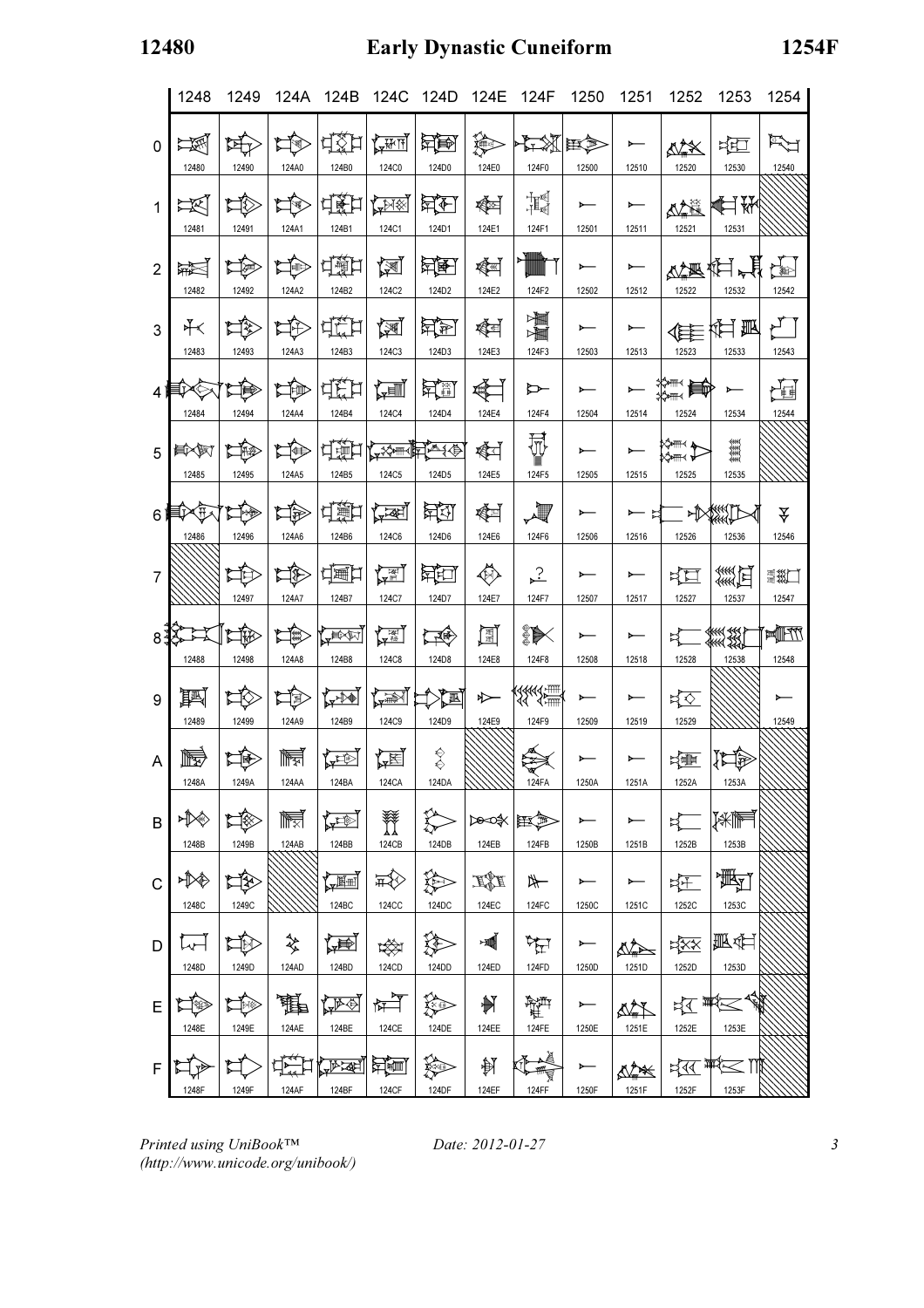# 12480 Early Dynastic Cuneiform 124C8

## **Signs**

| - - - |   |                                                                                                                              |
|-------|---|------------------------------------------------------------------------------------------------------------------------------|
| 12480 |   | <b>EXECUNEIFORM SIGN AB TIMES ASH2 TENU</b><br>$=$ lak-541                                                                   |
| 12481 |   | EX CUNEIFORM SIGN AB TIMES SHU2<br>$=$ lak-542                                                                               |
| 12482 |   | <b>EXECUNEIFORM SIGN AD TIMES ESH2</b>                                                                                       |
| 12483 |   | <b><math>\kappa</math> CUNEIFORM SIGN BAD TIMES DISH TENU</b><br>$=$ lak-045                                                 |
|       |   | 12484 A CUNEIFORM SIGN BAHAR2 TIMES AB2<br>$=$ lak-743                                                                       |
| 12485 |   | <b>BOOT CUNEIFORM SIGN BAHAR2 TIMES NI</b><br>$=$ lak-745                                                                    |
|       |   | 12486 A CUNEIFORM SIGN BAHAR2 TIMES ZA<br>= lak-746                                                                          |
| 12487 |   | $\mathbb{N}$ <reserved></reserved>                                                                                           |
|       |   | 12488 涂¤ズ CUNEIFORM SIGN BU OVER BU TIMES NA2                                                                                |
| 12489 |   | 啊 CUNEIFORM SIGN DA TIMES TAK4                                                                                               |
|       |   | $=$ lak-145                                                                                                                  |
| 1248A | 料 | <b>CUNEIFORM SIGN DAG TIMES KUR</b><br>$=$ lak-741                                                                           |
| 1248B |   | <b>★※ CUNEIFORM SIGN DIM TIMES U U U</b>                                                                                     |
| 1248C |   | <b>***</b> CUNEIFORM SIGN DIM TIMES IGI<br>$=$ lak-054                                                                       |
| 1248D |   | <b>IT CUNEIFORM SIGN DIM2 TIMES UD</b>                                                                                       |
| 1248E |   | <b>ED CUNEIFORM SIGN DUG TIMES ANSHE</b>                                                                                     |
|       |   | $=$ lak-583                                                                                                                  |
| 1248F |   | <b>ED</b> CUNEIFORM SIGN DUG TIMES ASH<br>$=$ lak-562                                                                        |
| 12490 |   | <b>ED CUNEIFORM SIGN DUG TIMES ASH AT LEFT</b><br>$=$ lak-561                                                                |
| 12491 |   | <b>ELD</b> CUNEIFORM SIGN DUG TIMES DIN<br>$=$ lak-585                                                                       |
| 12492 |   | <b>ED</b> CUNEIFORM SIGN DUG TIMES DUN<br>$=$ lak-582                                                                        |
| 12493 |   | <b>ELECTED CUNEIFORM SIGN DUG TIMES ERIN2</b><br>= lak-580                                                                   |
| 12494 |   | <b>ED</b> CUNEIFORM SIGN DUG TIMES GA<br>$=$ lak-573                                                                         |
| 12495 |   | the CUNEIFORM SIGN DUG TIMES GI<br>$=$ lak-571                                                                               |
| 12496 |   | t <sup>s</sup> CUNEIFORM SIGN DUG TIMES GIR2 GUNU<br>$=$ lak-569                                                             |
| 12497 |   | <b>ED CUNEIFORM SIGN DUG TIMES GISH</b><br>$=$ lak-578                                                                       |
| 12498 |   | <b>ED CUNEIFORM SIGN DUG TIMES HA</b><br>$=$ lak-581                                                                         |
|       |   | 12499 E CUNEIFORM SIGN DUG TIMES HI<br>$=$ lak-584                                                                           |
|       |   | 1249A to CUNEIFORM SIGN DUG TIMES IGI GUNU<br>$=$ lak-586                                                                    |
| 1249B |   | <b>ELEXAGE CUNEIFORM SIGN DUG TIMES KASKAL</b><br>$=$ lak-566                                                                |
| 1249C |   | <b>ELECTIVE CUNEIFORM SIGN DUG TIMES KUR</b><br>$=$ lak-577                                                                  |
|       |   | 1249D $\Rightarrow$ CUNEIFORM SIGN DUG TIMES KUSHU2<br>1249E B CUNEIFORM SIGN DUG TIMES KUSHU2 PLUS<br>KASKAL<br>$=$ lak-568 |
| 1249F |   | <b>ED CUNEIFORM SIGN DUG TIMES LAK-020</b><br>$=$ lak-564                                                                    |
| 124A0 |   | <b>ED CUNEIFORM SIGN DUG TIMES LAM</b><br>$=$ lak-576                                                                        |
| 124A1 |   | <b>ED CUNEIFORM SIGN DUG TIMES LAM TIMES KUR</b><br>$=$ lak-575                                                              |
|       |   | 124A2 B CUNEIFORM SIGN DUG TIMES LUH PLUS GISH<br>$=$ lak-565                                                                |

|                   |             | 124A3 $\Rightarrow$ CUNEIFORM SIGN DUG TIMES MASH                            |
|-------------------|-------------|------------------------------------------------------------------------------|
| 124A4             | া⊅া         | $=$ lak-570<br><b>CUNEIFORM SIGN DUG TIMES MES</b><br>= lak-579              |
| 124A5             | ‡®          | <b>CUNEIFORM SIGN DUG TIMES MI</b><br>$=$ lak-574                            |
| 124A6             | ‡           | <b>CUNEIFORM SIGN DUG TIMES NI</b><br>= lak-588                              |
| 124A7             | া≫          | <b>CUNEIFORM SIGN DUG TIMES PI</b>                                           |
| 124A8             | ⊯           | = lak-567<br><b>CUNEIFORM SIGN DUG TIMES SHE</b><br>$=$ lak-563              |
| 124A9             | ‡⊵          | CUNEIFORM SIGN DUG TIMES SI GUNU<br>= lak-572                                |
| 124AA             | 鬧           | <b>CUNEIFORM SIGN E2 TIMES KUR</b><br>= lak-738                              |
| 124AB             | 鬧           | <b>CUNEIFORM SIGN E2 TIMES PAP</b>                                           |
|                   |             | $=$ lak-736                                                                  |
| 124AC             | $\boxtimes$ | $<$ reserved $>$                                                             |
| 124AD             | 戔           | <b>CUNEIFORM SIGN ERIN2 X</b>                                                |
| 124AE             | 竃           | <b>CUNEIFORM SIGN ESH2 CROSSING ESH2</b>                                     |
|                   |             | $=$ lak-278a                                                                 |
|                   |             |                                                                              |
| 124AF             |             | <b>ELE CUNEIFORM SIGN EZEN SHESHIG TIMES ASH</b>                             |
| 124B0             |             | 彰 CUNEIFORM SIGN EZEN SHESHIG TIMES HI                                       |
| 124 <sub>B1</sub> |             | 頓卸 CUNEIFORM SIGN EZEN SHESHIG TIMES IGI                                     |
|                   |             | <b>GUNU</b>                                                                  |
|                   |             | 124B2 強い CUNEIFORM SIGN EZEN SHESHIG TIMES LA                                |
|                   |             |                                                                              |
|                   |             | 124B3 強 CUNEIFORM SIGN EZEN SHESHIG TIMES LAL                                |
|                   |             | 124B4 证 CUNEIFORM SIGN EZEN SHESHIG TIMES ME                                 |
| 124B5             |             | <b>THE CUNEIFORM SIGN EZEN SHESHIG TIMES MES</b>                             |
| 124B6             |             | 弹 CUNEIFORM SIGN EZEN SHESHIG TIMES SU                                       |
|                   |             |                                                                              |
| 124B7             |             | <b>DEL CUNEIFORM SIGN EZEN TIMES SU</b>                                      |
| 124B8             |             | ক্লে CUNEIFORM SIGN GA2 TIMES BAHAR2<br>= lak-706                            |
| 124B9             |             | ক্লে CUNEIFORM SIGN GA2 TIMES DIM GUNU<br>$=$ lak-685                        |
|                   |             | CUNEIFORM SIGN GA2 TIMES DUG TIMES IGI<br>GUNU                               |
|                   |             | = lak-702                                                                    |
|                   |             | 124BB <b>LEE</b> CUNEIFORM SIGN GA2 TIMES DUG TIMES<br>KASKAL<br>$=$ lak-703 |
|                   |             |                                                                              |
|                   |             | 124BC <b>LEE</b> CUNEIFORM SIGN GA2 TIMES EREN                               |
| 124BD @           |             | <b>CUNEIFORM SIGN GA2 TIMES GA</b><br>= lak-684                              |
|                   |             | 124BE (FE CUNEIFORM SIGN GA2 TIMES GAR PLUS DI<br>$=$ lak-687                |
|                   |             | 124BF (FEE CUNEIFORM SIGN GA2 TIMES GAR PLUS NE<br>$=$ lak-690               |
|                   |             | 124CO LET CUNEIFORM SIGN GA2 TIMES HA PLUS A<br>$=$ lak-694                  |
|                   |             | 124C1 LEW CUNEIFORM SIGN GA2 TIMES KUSHU2 PLUS<br>KASKAL<br>$=$ lak-700      |
|                   |             | 124C2 <b>IMELEORM SIGN GA2 TIMES LAM</b><br>$=$ lak-705                      |
| 124C3             |             | <b>I CUNEIFORM SIGN GA2 TIMES LAM TIMES KUR</b><br>$=$ lak-704               |
|                   |             | 124C4 【 CUNEIFORM SIGN GA2 TIMES LUH<br>$=$ lak-707                          |
|                   |             | 124C5 (238) CUNEIFORM SIGN GA2 TIMES MUSH<br>$=$ lak-696                     |
|                   |             | 124C6 (22 CUNEIFORM SIGN GA2 TIMES NE<br>$=$ lak-688                         |

- 124C7 **III** CUNEIFORM SIGN GA2 TIMES NE PLUS E2  $=$  lak-692 124C8  $\sqrt{2}$  CUNEIFORM SIGN GA2 TIMES NE PLUS GI
	- $=$  lak-689

4 Date: 2012-01-27

Printed using UniBook™ (http://www.unicode.org/unibook/)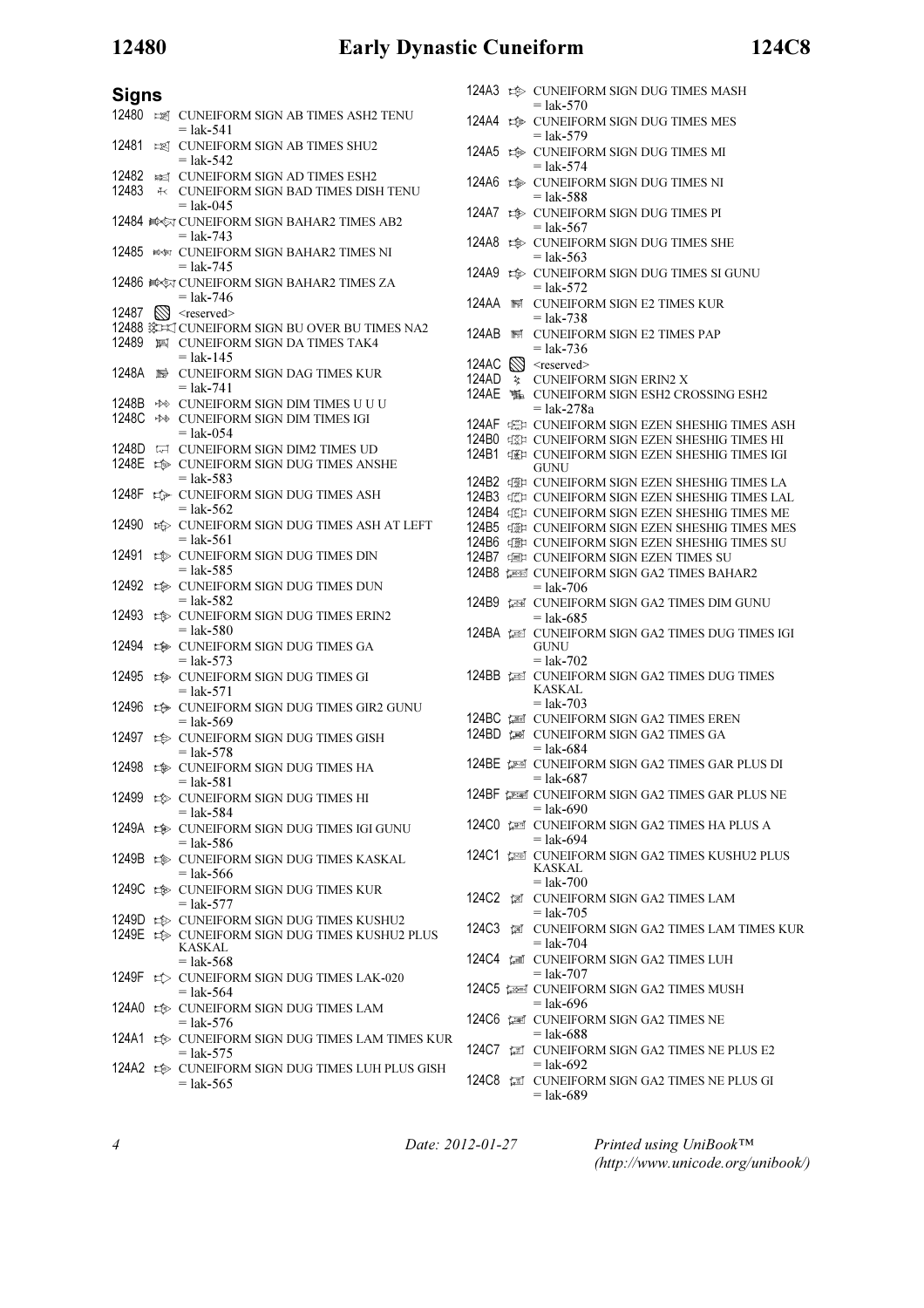## 124C9 Early Dynastic Cuneiform 1250B

|                    |   | 124C9 (EN CUNEIFORM SIGN GA2 TIMES SHIM<br>$=$ lak-701                                          |                      |                          | 124EB >>> CUNEIFORM SIGN LAK-021<br>$=$ lak-021                               |
|--------------------|---|-------------------------------------------------------------------------------------------------|----------------------|--------------------------|-------------------------------------------------------------------------------|
|                    |   | 124CA IS CUNEIFORM SIGN GA2 TIMES ZIZ2<br>$=$ lak-677                                           |                      |                          | 124EC x CUNEIFORM SIGN LAK-025<br>$=$ lak-025                                 |
| 124CB              | 評 | CUNEIFORM SIGN GABA ROTATED NINETY<br><b>DEGREES</b>                                            | 124ED                | ≁অতি                     | <b>CUNEIFORM SIGN LAK-030</b><br>$=$ lak-030                                  |
| 124CC <sub>≅</sub> |   | CUNEIFORM SIGN GESHTIN TIMES U<br>$=$ lak-631                                                   | 124EE                | Ħ                        | <b>CUNEIFORM SIGN LAK-050</b><br>$=$ lak-050                                  |
|                    |   | 124CD $\frac{1}{200}$ CUNEIFORM SIGN GISH TIMES GISH CROSSING<br>GISH                           | <b>124EF</b>         | 钌                        | <b>CUNEIFORM SIGN LAK-051</b><br>$=$ lak-051                                  |
|                    |   | $=$ lak-277<br>124CE $\iff$ CUNEIFORM SIGN GISHGAL<br>$=$ lak-648                               |                      |                          | 124F0 程额 CUNEIFORM SIGN LAK-062<br>$=$ lak-062                                |
|                    |   | 124CF 罐 CUNEIFORM SIGN GISHGAL TIMES DUB<br>$=$ lak-717                                         | 124F1                | 寓                        | <b>CUNEIFORM SIGN LAK-079</b><br><b>GUNU</b>                                  |
|                    |   | 124D0 罐 CUNEIFORM SIGN GISHGAL TIMES GA<br>$=$ lak-714                                          |                      |                          | $=$ lak-079a<br>124F2 TT CUNEIFORM SIGN LAK-080<br>$=$ lak-080                |
|                    |   | 124D1 單红 CUNEIFORM SIGN GISHGAL TIMES IGI<br>$=$ lak-650                                        | 124F3                |                          | 這 CUNEIFORM SIGN LAK-081<br>$=$ lak-081a                                      |
|                    |   | 124D2 罐 CUNEIFORM SIGN GISHGAL TIMES IGI GUNU<br>$=$ lak-651                                    | 124F4                |                          | <b>E- CUNEIFORM SIGN LAK-092</b><br>$=$ lak-092                               |
|                    |   | 124D3 辑》 CUNEIFORM SIGN GISHGAL TIMES NI<br>$=$ lak-715                                         | 124F5                | ₩                        | <b>CUNEIFORM SIGN LAK-130</b><br>$=$ lak-130                                  |
|                    |   | 124D4 辑 CUNEIFORM SIGN GISHGAL TIMES PAP PLUS<br>PAP PLUS LU3                                   | 124F6<br>124F7       |                          | <b>JUNEIFORM SIGN LAK-142</b><br>2 CUNEIFORM SIGN LAK-210                     |
|                    |   | $=$ lak-720<br>124D5 年至國 CUNEIFORM SIGN GISHGAL TIMES SHESH PLUS<br>KI                          | 124F8                |                          | $=$ lak-210<br><b>EX CUNEIFORM SIGN LAK-219</b>                               |
|                    |   | $=$ lak-719<br>124D6 罐 CUNEIFORM SIGN GISHGAL TIMES UD                                          |                      |                          | $=$ lak-219                                                                   |
|                    |   | $=$ lak-718<br>124D7 韓 CUNEIFORM SIGN GISHGAL TIMES URUDA                                       |                      |                          | $=$ lak-220                                                                   |
|                    |   | $=$ lak-716<br>124D8 BOONDEFORM SIGN GU2 TIMES IGI GUNU                                         |                      |                          | $=$ lak-225<br>124FB $\text{max}$ CUNEIFORM SIGN LAK-228                      |
|                    |   | $=$ lak-547<br>124D9 EXA CUNEIFORM SIGN GUD PLUS GISH TIMES TAK4                                |                      |                          | = lak-228<br>124FC * CUNEIFORM SIGN LAK-238<br>$=$ lak-238                    |
| 124DA              | g | $=$ lak-590<br>CUNEIFORM SIGN HI TIMES ASH OVER HI                                              |                      |                          | 124FD * CUNEIFORM SIGN LAK-265<br>$=$ lak-265                                 |
|                    |   | <b>TIMES ASH</b><br>$=$ lak-362                                                                 | 124FE $\mathbb{N}^n$ |                          | <b>CUNEIFORM SIGN LAK-266</b><br>$=$ lak-266                                  |
|                    |   | 124DB & CUNEIFORM SIGN HUBUR<br>$=$ lak-449                                                     |                      |                          | 124FF <sup>全</sup> CUNEIFORM SIGN LAK-343<br>$=$ lak-343                      |
|                    |   | 124DC � CUNEIFORM SIGN HUBUR TIMES GU<br>$=$ lak-455a<br>124DD S CUNEIFORM SIGN HUBUR TIMES IGI |                      |                          | 12500 B CUNEIFORM SIGN LAK-347<br>$=$ lak-347                                 |
|                    |   | $=$ lak-455<br>124DE S CUNEIFORM SIGN HUBUR TIMES PAP PLUS LU3                                  | 12501                |                          | $\sim$ CUNEIFORM SIGN LAK-348<br>$=$ lak-348                                  |
|                    |   | $=$ lak-454<br>124DF A CUNEIFORM SIGN HUBUR TIMES PAP PLUS PAP                                  | 12502                |                          | $\sim$ CUNEIFORM SIGN LAK-383<br>$=$ lak-383                                  |
|                    |   | PLUS LU3<br>$=$ lak-453                                                                         | 12503                | $\overline{a}$           | <b>CUNEIFORM SIGN LAK-384</b><br>$=$ lak-384                                  |
| 124E0              |   | SEX CUNEIFORM SIGN HUBUR TIMES U2 PLUS BA<br>$=$ lak-452                                        | 12504                | $\overline{\phantom{0}}$ | <b>CUNEIFORM SIGN LAK-390</b><br>$=$ lak-390                                  |
| 124E1              |   | <b>EXECUTE: CUNEIFORM SIGN KA TIMES BU</b><br>124E2 <a> CUNEIFORM SIGN KA TIMES U U U</a>       | 12505                |                          | $\sim$ CUNEIFORM SIGN LAK-441<br>$=$ lak-441                                  |
| 124E3              |   | $=$ lak-328<br><b>EXECUTE CUNEIFORM SIGN KA TIMES KA</b>                                        | 12506                |                          | $\sim$ CUNEIFORM SIGN LAK-450<br>$=$ lak-450                                  |
| 124E4<br>124E5     |   | CUNEIFORM SIGN SANG TIMES SHE AT LEFT<br><b>EL CUNEIFORM SIGN KA TIMES U</b>                    | 12507                | $\overline{a}$           | <b>CUNEIFORM SIGN LAK-457</b><br>$=$ lak-457                                  |
| 124E6              |   | $=$ lak-319<br><b>EL CUNEIFORM SIGN KA TIMES UR</b>                                             | 12508                |                          | $\sim$ CUNEIFORM SIGN LAK-470<br>$=$ lak-470                                  |
| 124E7<br>124E8     |   | ♦ CUNEIFORM SIGN KUSHU2 TIMES SAL<br>$=$ lak-446<br>CUNEIFORM SIGN LAGAB TIMES ZU OVER ZU       | 12509<br>1250A       | $\overline{\phantom{0}}$ | $\sim$ CUNEIFORM SIGN LAK-483<br>$=$ lak-483<br><b>CUNEIFORM SIGN LAK-490</b> |
| 124E9              | 圓 | $=$ lak-788<br>← CUNEIFORM SIGN LAK-003                                                         | 1250B                | $\overline{a}$           | $=$ lak-490<br><b>CUNEIFORM SIGN LAK-492</b>                                  |
| 124EA              |   | $=$ lak-003<br><reserved></reserved>                                                            |                      |                          | $=$ lak-492                                                                   |
|                    |   |                                                                                                 |                      |                          |                                                                               |

UNEIFORM SIGN LAK-050 lak-050 UNEIFORM SIGN LAK-051 lak-051 UNEIFORM SIGN LAK-062 lak-062 UNEIFORM SIGN LAK-079 OVER LAK-079 iUNU lak-079a UNEIFORM SIGN LAK-080 lak-080 UNEIFORM SIGN LAK-081 OVER LAK-081 = lak-081a UNEIFORM SIGN LAK-092 lak-092 UNEIFORM SIGN LAK-130 lak-130 UNEIFORM SIGN LAK-142 UNEIFORM SIGN LAK-210 lak-210 UNEIFORM SIGN LAK-219 lak-219 UNEIFORM SIGN LAK-220 lak-220 UNEIFORM SIGN LAK-225 lak-225 UNEIFORM SIGN LAK-228 = lak-228 UNEIFORM SIGN LAK-238 lak-238 UNEIFORM SIGN LAK-265 lak-265 UNEIFORM SIGN LAK-266 lak-266 UNEIFORM SIGN LAK-343 lak-343 UNEIFORM SIGN LAK-347 lak-347 UNEIFORM SIGN LAK-348 lak-348 UNEIFORM SIGN LAK-383 lak-383 UNEIFORM SIGN LAK-384 lak-384 UNEIFORM SIGN LAK-390 lak-390 UNEIFORM SIGN LAK-441 lak-441 UNEIFORM SIGN LAK-450 lak-450 UNEIFORM SIGN LAK-457 lak-457 UNEIFORM SIGN LAK-470 lak-470 UNEIFORM SIGN LAK-483 lak-483 UNEIFORM SIGN LAK-490 lak-490 UNEIFORM SIGN LAK-492 lak-492

Printed using UniBook™ (http://www.unicode.org/unibook/) Date: 2012-01-27 5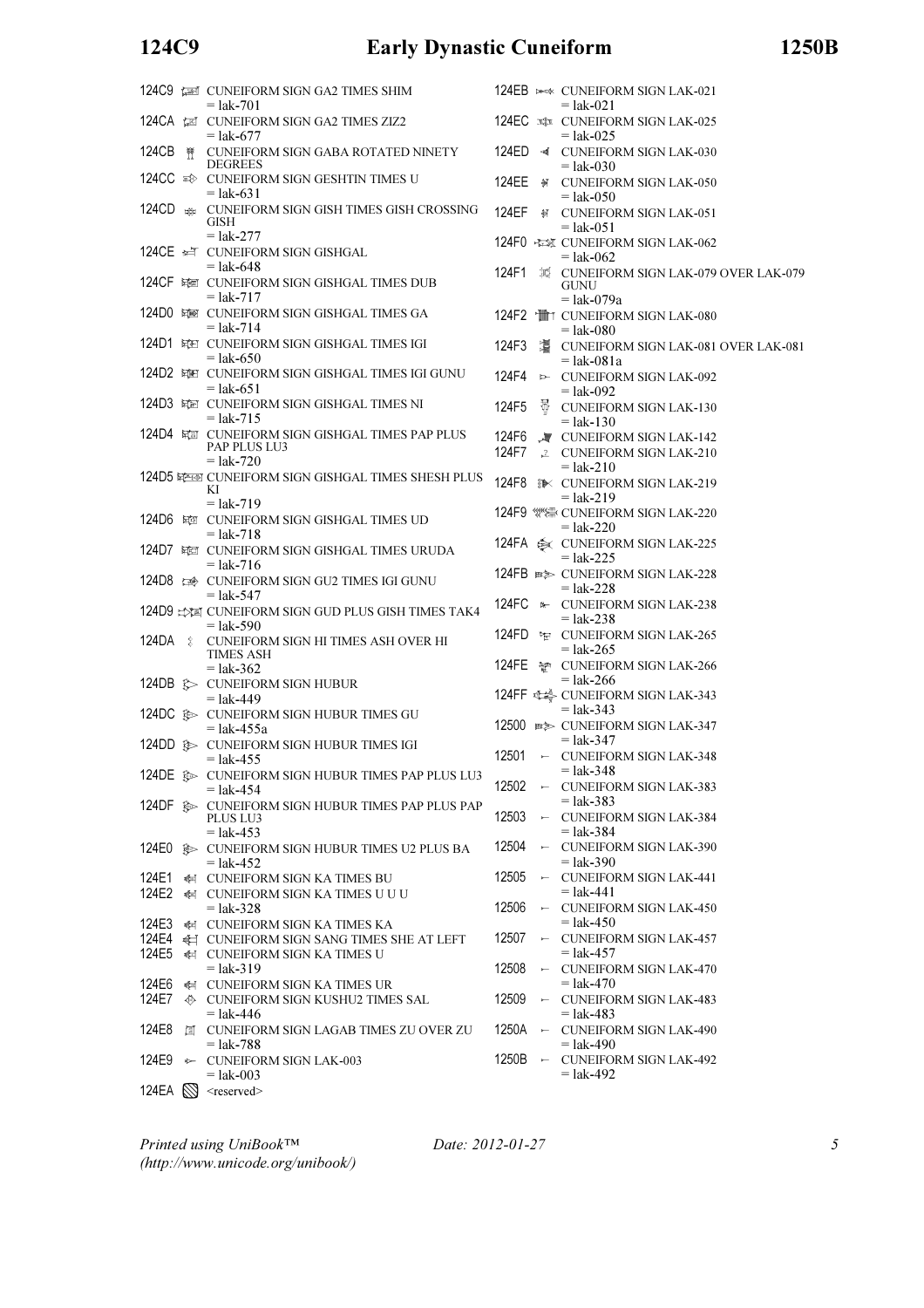## 1250C Early Dynastic Cuneiform 12549

| 1250C   | $\overline{a}$           | <b>CUNEIFORM SIGN LAK-493</b><br>$=$ lak-493                          |
|---------|--------------------------|-----------------------------------------------------------------------|
| 1250D   | $\longleftarrow$         | <b>CUNEIFORM SIGN LAK-495</b>                                         |
| 1250E   | $\longleftarrow$         | $=$ lak-495<br><b>CUNEIFORM SIGN LAK-550</b>                          |
| 1250F   | H                        | $=$ lak-550<br><b>CUNEIFORM SIGN LAK-608</b>                          |
| 12510   | $\overline{\phantom{0}}$ | = lak-608<br><b>CUNEIFORM SIGN LAK-617 TIMES ASH</b>                  |
| 12511   | $\overline{}$            | = lak-618<br>CUNEIFORM SIGN LAK-617 TIMES BAD                         |
| 12512   | $\overline{}$            | $=$ lak-619<br><b>CUNEIFORM SIGN LAK-617 TIMES KU3</b>                |
| 12513   | $\overline{}$            | = lak-620<br>CUNEIFORM SIGN LAK-617 TIMES LA                          |
| 12514   | $\overline{}$            | = lak-621<br><b>CUNEIFORM SIGN LAK-617 TIMES MIR</b><br>= lak-622     |
| 12515   |                          | <b>CUNEIFORM SIGN LAK-617 TIMES TAR</b><br>= lak-626                  |
| 12516   | $\leftarrow$             | <b>CUNEIFORM SIGN LAK-617 TIMES TE</b><br>= lak-624                   |
| 12517   |                          | CUNEIFORM SIGN LAK-617 TIMES U2<br>= lak-625                          |
| 12518   | $\overline{}$            | <b>CUNEIFORM SIGN LAK-617 TIMES UD</b>                                |
| 12519   |                          | = lak-623<br>CUNEIFORM SIGN LAK-617 TIMES URUDA                       |
| 1251A   | $\overline{}$            | $=$ lak-627<br><b>CUNEIFORM SIGN LAK-636</b>                          |
| 1251B   | $\overline{\phantom{0}}$ | $=$ lak-636<br><b>CUNEIFORM SIGN LAK-724</b>                          |
| 1251C   | $\overline{}$            | $=$ lak-724<br><b>CUNEIFORM SIGN LAK-749</b>                          |
| 1251D   | অ⊅                       | $=$ lak-749<br>CUNEIFORM SIGN LU2 GUNU TIMES ASH                      |
| 1251E   | ◭ᢢጜ                      | $=$ lak-339<br><b>CUNEIFORM SIGN LU2 TIMES DISH</b>                   |
| 1251F   | ₩                        | $=$ lak-338<br><b>CUNEIFORM SIGN LU2 TIMES HAL</b>                    |
| 12520   | ≪ٹھ                      | = lak-340b<br><b>CUNEIFORM SIGN LU2 TIMES PAP</b>                     |
| 12521   | 必遂                       | $=$ lak-340a<br>CUNEIFORM SIGN LU2 TIMES PAP PLUS PAP                 |
|         |                          | <b>PLUS LU3</b><br>$=$ lak-341                                        |
| 12522   |                          | <b>ALE</b> CUNEIFORM SIGN LU2 TIMES TAK4<br>$=$ lak-342               |
| 12523   |                          | <b>E CUNEIFORM SIGN MI PLUS ZA7</b><br>$=$ lak-393                    |
|         |                          | 12524 鑑量 CUNEIFORM SIGN MUSH OVER MUSH TIMES<br>GА                    |
|         |                          | 12525 ﷺ CUNEIFORM SIGN MUSH OVER MUSH TIMES<br>KAK                    |
|         |                          | 12526 ⊧⊏ ‡⊗CUNEIFORM SIGN NINDA2 TIMES DIM GUNU                       |
| 12527   | 讵                        | = lak-097<br>CUNEIFORM SIGN NINDA2 TIMES GISH                         |
| 12528   | 亡                        | $=$ lak-116<br>CUNEIFORM SIGN NINDA2 TIMES GUL                        |
| 12529   | ⊧ত                       | $=$ lak-112<br><b>CUNEIFORM SIGN NINDA2 TIMES HI</b>                  |
| 1252A e |                          | $=$ lak-114<br><b>CUNEIFORM SIGN NINDA2 TIMES KESH2</b>               |
| 1252B + |                          | $=$ lak-115<br><b>CUNEIFORM SIGN NINDA2 TIMES LAK-050</b>             |
|         |                          | $=$ lak-098<br>1252 $C_{\text{eff}}$ CUNFIFORM SIGN NINDA2 TIMES MASH |

0 A SIGN NINDA2 TIMES MASH  $=$  lak-110

1252D **EXECUNEIFORM SIGN NINDA2 TIMES PAP PLUS** PAP  $=$  lak-113 1252E **EX** CUNEIFORM SIGN NINDA2 TIMES U  $=$  lak-102 1252F  $\frac{1}{4}$  CUNEIFORM SIGN NINDA2 TIMES U PLUS U  $=$  lak-103 12530 **ELE** CUNEIFORM SIGN NINDA2 TIMES URUDA  $=$  lak-111 12531 HW CUNEIFORM SIGN SAG GUNU TIMES HA  $=$  lak-309 12532 H, KUNEIFORM SIGN SAG TIMES EN  $=$  lak-311 12533 H 巫 CUNEIFORM SIGN SAG TIMES TAK4 12534  $\leftarrow$  CUNEIFORM SIGN SAG9 TENU 12535 CUNEIFORM SIGN SHE OVER SHE  $=$  lak-200 12536 **XX CUNEIFORM SIGN SHE PLUS HUB2**  $=$  lak-207 12537 **XHE CUNEIFORM SIGN SHE PLUS NAM2** 12538 **XXII CUNEIFORM SIGN SHE PLUS SAR**  $=$  lak-216 12539 **\** <reserved> 1253A **IEB** CUNEIFORM SIGN SHU2 PLUS DUG TIMES NI  $=$  lak-396 1253B  $\#$  CUNEIFORM SIGN SHU2 PLUS E2 TIMES AN  $=$  lak-358 1253C 调 CUNEIFORM SIGN SI TIMES TAK4  $=$  lak-85 1253D **巫君 CUNEIFORM SIGN TAK4 PLUS SAG**  $=$  lak-310 1253E **EXAM** CUNEIFORM SIGN TUM TIMES GAN2 TENU = lak-497b 1253F  $\equiv$  TCUNEIFORM SIGN TUM TIMES THREE TIMES DISH  $=$  lak-497a 12540 FM CUNEIFORM SIGN UR2 TIMES UD  $=$  lak-480 12541  $\otimes$  <reserved> 12542 CUNEIFORM SIGN URU TIMES DARA3  $=$  lak-592 12543 T CUNEIFORM SIGN URU TIMES LAK-668  $=$  lak-600 12544 FOR CUNEIFORM SIGN URU TIMES LU3 12545  $\overline{\mathbb{S}}$  <reserved> 12546 V CUNEIFORM SIGN ZA7 = lak-798 12547 **EXAMPLE CUNEIFORM SIGN ZU OVER ZU PLUS SAR**  $=$  lak-218 12548 FRIEST CUNEIFORM SIGN ZU5 TIMES THREE DISH **TENU**  $=$  lak-118 12549 - CUNEIFORM SIGN ZUBUD GUNU  $=$  lak-354

6 Date: 2012-01-27

Printed using UniBook™ (http://www.unicode.org/unibook/)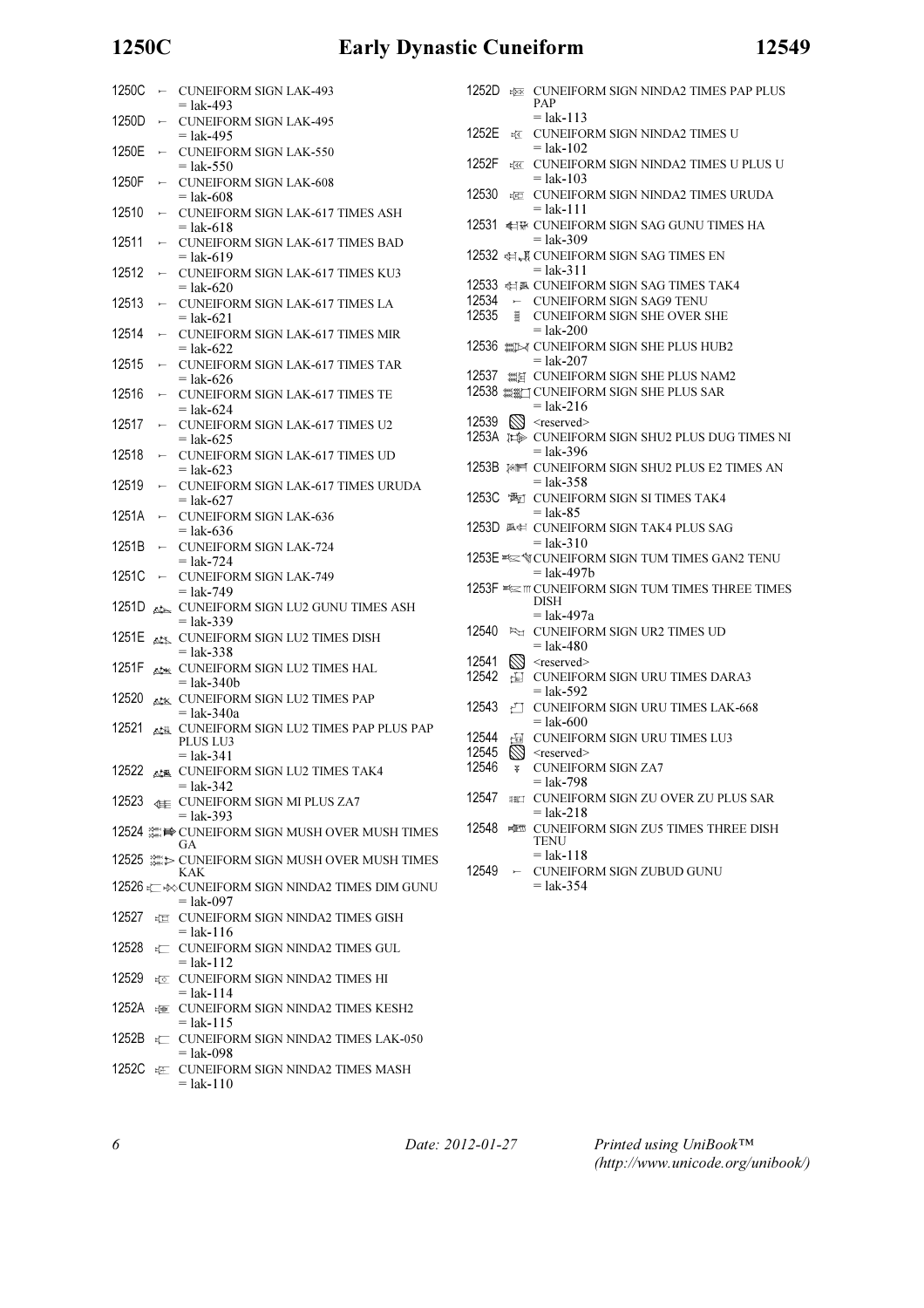## **A. Administrative**

1. Title **Preliminary proposal for Early Dynastic Cuneiform** 2. Requester's name **UC Berkeley Script Encoding Initiative (Universal Scripts Project)** 3. Requester type (Member body/Liaison/Individual contribution) **Liaison contribution.** 4. Submission date **2012-01-27** 5. Requester's reference (if applicable) 6. Choose one of the following: 6a. This is a complete proposal

**No.**

6b. More information will be provided later **Yes.**

### **B. Technical – General**

1. Choose one of the following:

1a. This proposal is for a new script (set of characters)

**No.**

1b. Proposed name of script

1c. The proposal is for addition of character(s) to an existing block

**Yes**

1d. Name of the existing block

#### **Early Dynastic Cuneiform**

2. Number of characters in proposal

**23 (9, 14).**

3. Proposed category (A-Contemporary; B.1-Specialized (small collection); B.2-Specialized (large collection); C-Major extinct; D-Attested extinct; E-Minor extinct; F-Archaic Hieroglyphic or Ideographic; G-Obscure or questionable usage symbols)

#### **Category F.**

4a. Is a repertoire including character names provided?

**Yes.**

4b. If YES, are the names in accordance with the "character naming guidelines" in Annex L of P&P document?

**Yes.**

4c. Are the character shapes attached in a legible form suitable for review?

**Yes.**

5a. Who will provide the appropriate computerized font (ordered preference: True Type, or PostScript format) for publishing the standard?

### **Michael Everson.**

5b. If available now, identify source(s) for the font (include address, e-mail, ftp-site, etc.) and indicate the tools used:

#### **Michael Everson, Fontographer.**

6a. Are references (to other character sets, dictionaries, descriptive texts etc.) provided?

**Yes.**

6b. Are published examples of use (such as samples from newspapers, magazines, or other sources) of proposed characters attached? **No.**

7. Does the proposal address other aspects of character data processing (if applicable) such as input, presentation, sorting, searching, indexing, transliteration etc. (if yes please enclose information)?

**Yes.**

8. Submitters are invited to provide any additional information about Properties of the proposed Character(s) or Script that will assist in correct understanding of and correct linguistic processing of the proposed character(s) or script. Examples of such properties are: Casing information, Numeric information, Currency information, Display behaviour information such as line breaks, widths etc., Combining behaviour, Spacing behaviour, Directional behaviour, Default Collation behaviour, relevance in Mark Up contexts, Compatibility equivalence and other Unicode normalization related information. See the Unicode standard at http://www.unicode.org for such information on other scripts. Also see Unicode Character Database http://www.unicode.org/ Public/UNIDATA/UnicodeCharacterDatabase.html and associated Unicode Technical Reports for information needed for consideration by the Unicode Technical Committee for inclusion in the Unicode Standard. **See above.**

## **C. Technical – Justification**

1. Has this proposal for addition of character(s) been submitted before? If YES, explain.

**No.**

2a. Has contact been made to members of the user community (for example: National Body, user groups of the script or characters, other experts, etc.)?

**Yes.**

2b. If YES, with whom? **Steve Tinney.**